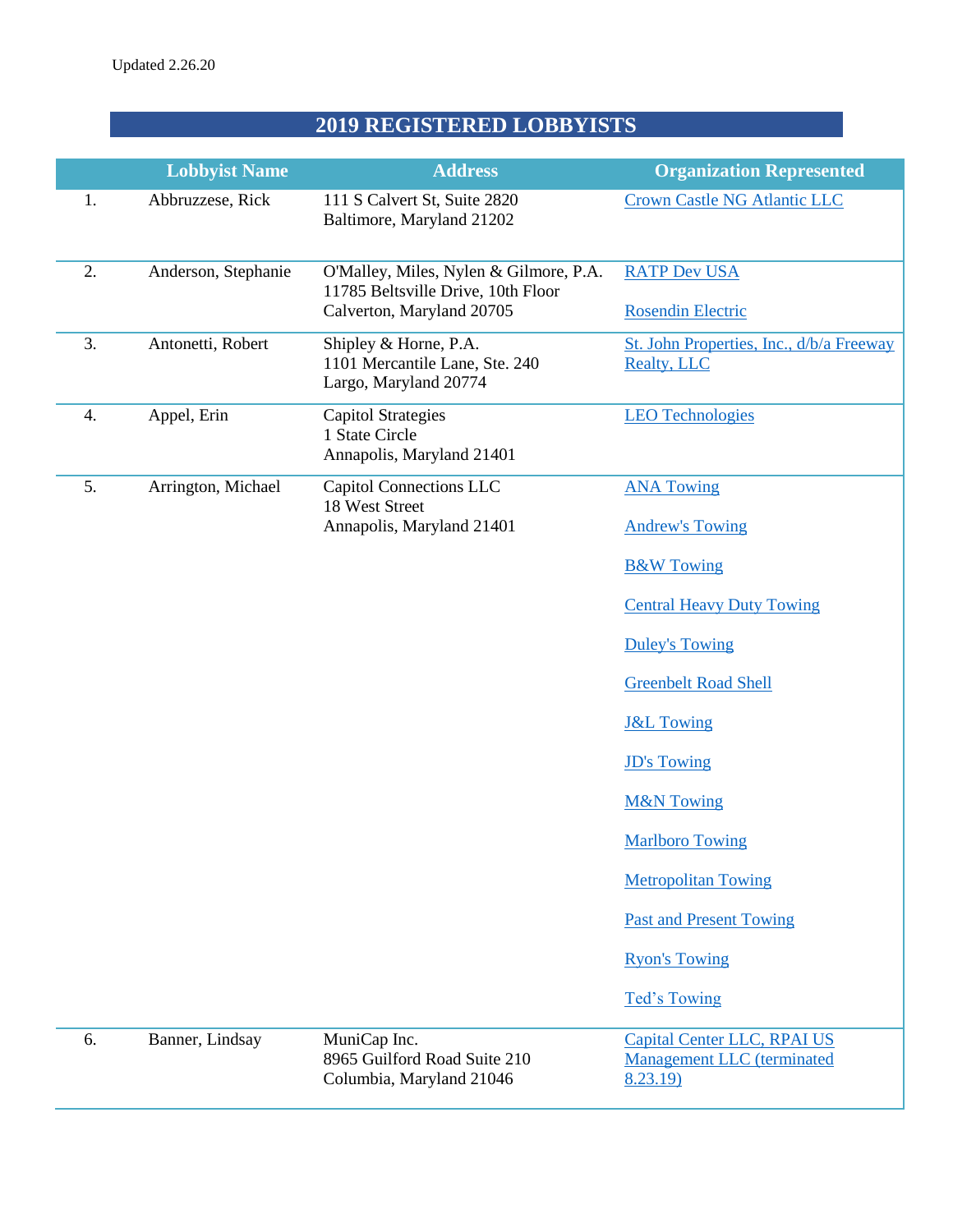|     | <b>Lobbyist Name</b> | <b>Address</b>                                             | <b>Organization Represented</b>                                                                |
|-----|----------------------|------------------------------------------------------------|------------------------------------------------------------------------------------------------|
|     |                      |                                                            | <b>Gilbane Development Company</b><br>(terminal 8.23.19)                                       |
|     |                      |                                                            | Karington, LLC (terminated 8.23.19)                                                            |
|     |                      |                                                            | Konterra Associates, LLC (terminated<br>8.23.19)                                               |
|     |                      |                                                            | <b>NVR MS Cavalier Greenbelt, LLC</b><br>(terminal 8.23.19)                                    |
|     |                      |                                                            | <b>PNGS Management Company</b><br>(terminal 8.23.19)                                           |
|     |                      |                                                            | <b>Walton Development &amp; Management</b><br>(USA), Inc. (Westphalia) (terminated<br>8.23.19) |
|     |                      |                                                            | <b>West Hyattsville Property Co., LLC</b><br>(terminal 8.23.19)                                |
| 7.  | Bereano, Bruce       | 191 Duke of Gloucester Street<br>Annapolis, Maryland 21401 | <b>Wexford Health Sources, Inc.</b>                                                            |
| 8.  | Berlow, Stuart       | 4601 N. Fairfax Dr., Suite 700<br>Arlington, VA 22203      | <b>American Heart Association</b>                                                              |
| 9.  | Blue, Gerod          | 2041 Arlington Terr<br>Alexandria, Virginia 22303          | <b>American Heart Association</b><br>(terminal 5.1.19)                                         |
| 10. | Bourcicot, Yvette    | 2350 Kerner Blvd., Ste. 250<br>San Rafael, CA 94901        | <b>AirBnB</b>                                                                                  |
| 11. | Bradley, Erin        | 1025 Connecticut Ave<br>Washington, DC 20036               | <b>Apartment &amp; Office Building</b><br><b>Association</b>                                   |
| 12. | Bryant, Eric         | 225 Duke Gloucester St<br>Annapolis, Maryland 21401        | Bernstein Litowitz Berger &<br>Grossmann                                                       |
| 13. | Collins, Jocelyn     | 555 11th St. NW, Suite 300<br>Washington, DC 20004         | <b>American Cancer Society Cancer</b><br><b>Action Network, Inc.</b>                           |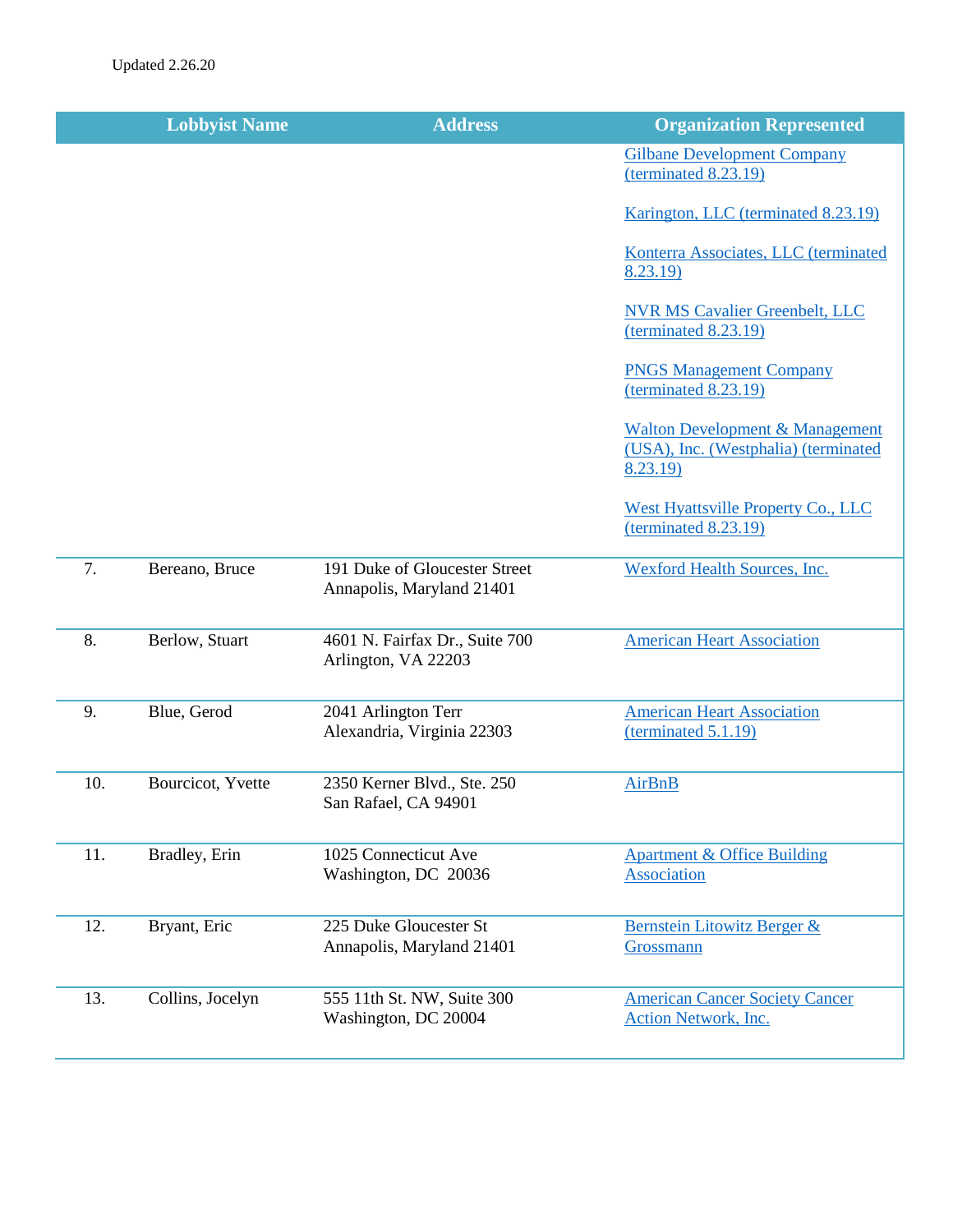|     | <b>Lobbyist Name</b> | <b>Address</b>                                                                                 | <b>Organization Represented</b>                                      |
|-----|----------------------|------------------------------------------------------------------------------------------------|----------------------------------------------------------------------|
| 14. | Dellarose, Linda     | Law Office of G. Macy Nelson, LLC<br>401 Washington Avenue Suite 803<br>Towson, Maryland 21204 | <b>UFCW Local 400</b>                                                |
| 15. | Dlhopolsky, Heather  | 7200 Wisconsin Ave, Suite 800<br>Bethesda, Maryland 20814                                      | Amazon                                                               |
|     |                      |                                                                                                | <b>Catholic Cemeteries of the</b><br>Archdiocese of Washington, Inc. |
|     |                      |                                                                                                | <b>Kaiser Permanente (largo)</b>                                     |
|     |                      |                                                                                                | Kaiser Permanente (silver spring)                                    |
|     |                      |                                                                                                | Miller Development Co.                                               |
| 16. | Estepp, Jeff         | G.S. Proctor & Associates, Inc.<br>14408 Old Mill Road, Suite 201                              | St. John Properties, Inc.                                            |
|     |                      | Upper Marlboro, Maryland 20772                                                                 | <b>Washington Gas &amp; Light</b>                                    |
|     |                      |                                                                                                | <b>TPE Maryland Solar Holdings, LLC</b>                              |
|     |                      |                                                                                                | <b>Panda Power Funds</b>                                             |
|     |                      |                                                                                                | <b>MedStar Southern Maryland Hospital</b><br>Center                  |
|     |                      |                                                                                                | <b>Lidl US LLC</b>                                                   |
|     |                      |                                                                                                | <b>Electric Guard Dog, LLC</b>                                       |
|     |                      |                                                                                                | <b>CS Patuxent Green, LLC</b>                                        |
|     |                      |                                                                                                | <b>Alice Ferguson Foundation</b>                                     |
| 17. | Evans, Gerard        | 191 Main Street, Suite 210<br>Annapolis, Maryland 21401                                        | Conduent                                                             |
|     |                      |                                                                                                | Fraternal Order of Police, Lodge 89                                  |
|     |                      |                                                                                                | <b>Life Changing Experiences</b>                                     |
|     |                      |                                                                                                | <b>OpenGov</b>                                                       |
|     |                      |                                                                                                | Pax-Edwards                                                          |
| 18. | Evans, Hayley        | 191 Main Street, Suite 210<br>Annapolis, Maryland 21401                                        | Conduent                                                             |
|     |                      |                                                                                                | Fraternal Order of Police, Lodge 89                                  |
|     |                      |                                                                                                | <b>Life Changing Experiences</b>                                     |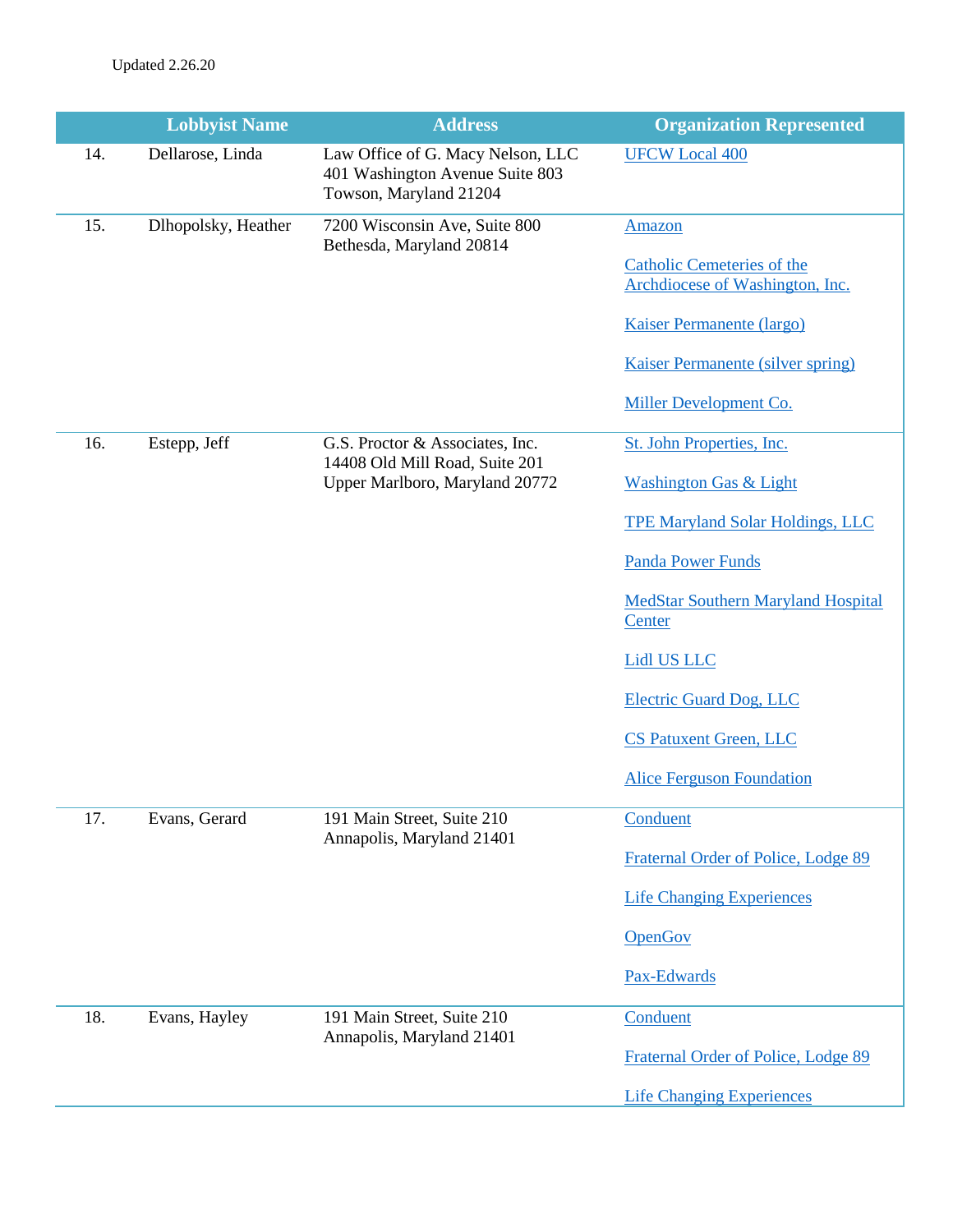|     | <b>Lobbyist Name</b> | <b>Address</b>                                                                    | <b>Organization Represented</b>                                        |
|-----|----------------------|-----------------------------------------------------------------------------------|------------------------------------------------------------------------|
|     |                      |                                                                                   | <b>OpenGov</b>                                                         |
|     |                      |                                                                                   | Pax-Edwards                                                            |
| 19. | Feimi, Joana         | MuniCap Inc.                                                                      | <b>Bozzuto Development Company</b>                                     |
|     |                      | 8965 Guilford Road Suite 210<br>Columbia, Maryland 21046                          | <b>Gilbane Development Company</b>                                     |
|     |                      |                                                                                   | Konterra                                                               |
|     |                      |                                                                                   | <b>Urban Atlantic</b>                                                  |
|     |                      |                                                                                   | <b>Velocity Capital, LLC</b>                                           |
|     |                      |                                                                                   | <b>Walton Development &amp; Management</b><br>(USA), Inc. (Westphalia) |
| 20. | Forester, Dyana      | 8400 Corporate Drive, Suite 200<br>Landover, Maryland 20785                       | <b>United Food &amp; Commercial Workers</b><br><b>Union Local 400</b>  |
| 21. | Frome, Brad          | Perry White Ross & Jacobson<br>125 Cathedral Street<br>Annapolis, Maryland 21401  | <b>RPAI US Management, LLC</b>                                         |
| 22. | Gibbs, Edward        | Gibbs and Haller<br>1300 Caraway Court, Suite 102<br>Largo, Maryland 20774        | <b>DDR DUVALL LLLP</b>                                                 |
| 23. | Goldsmith, Peter     | Linowes and Blocher LLP<br>One Park Place, Suite 585<br>Annapolis, Maryland 21401 | BJ's Wholesale Club, Inc.                                              |
| 24. | Gordon, Matthew      | 7200 Wisconsin Ave, Suite 800<br>Bethesda, Maryland 20814                         | <u>Amazon</u>                                                          |
|     |                      |                                                                                   | <b>Catholic Cemeteries of the</b><br>Archdiocese of Washington, Inc.   |
|     |                      |                                                                                   | <b>First Baptist Church of Highland Park</b>                           |
|     |                      |                                                                                   | <b>Kaiser Permanente (largo)</b>                                       |
|     |                      |                                                                                   | <b>Kaiser Permanente (silver spring)</b>                               |
|     |                      |                                                                                   | Miller Development Co.                                                 |
| 25. | Haller, Thomas       | 1300 Caraway Court, Suite 102<br>Largo, Maryland 20774                            | <b>Duke Realty</b>                                                     |
|     |                      |                                                                                   | <b>Gilbane Development Company</b>                                     |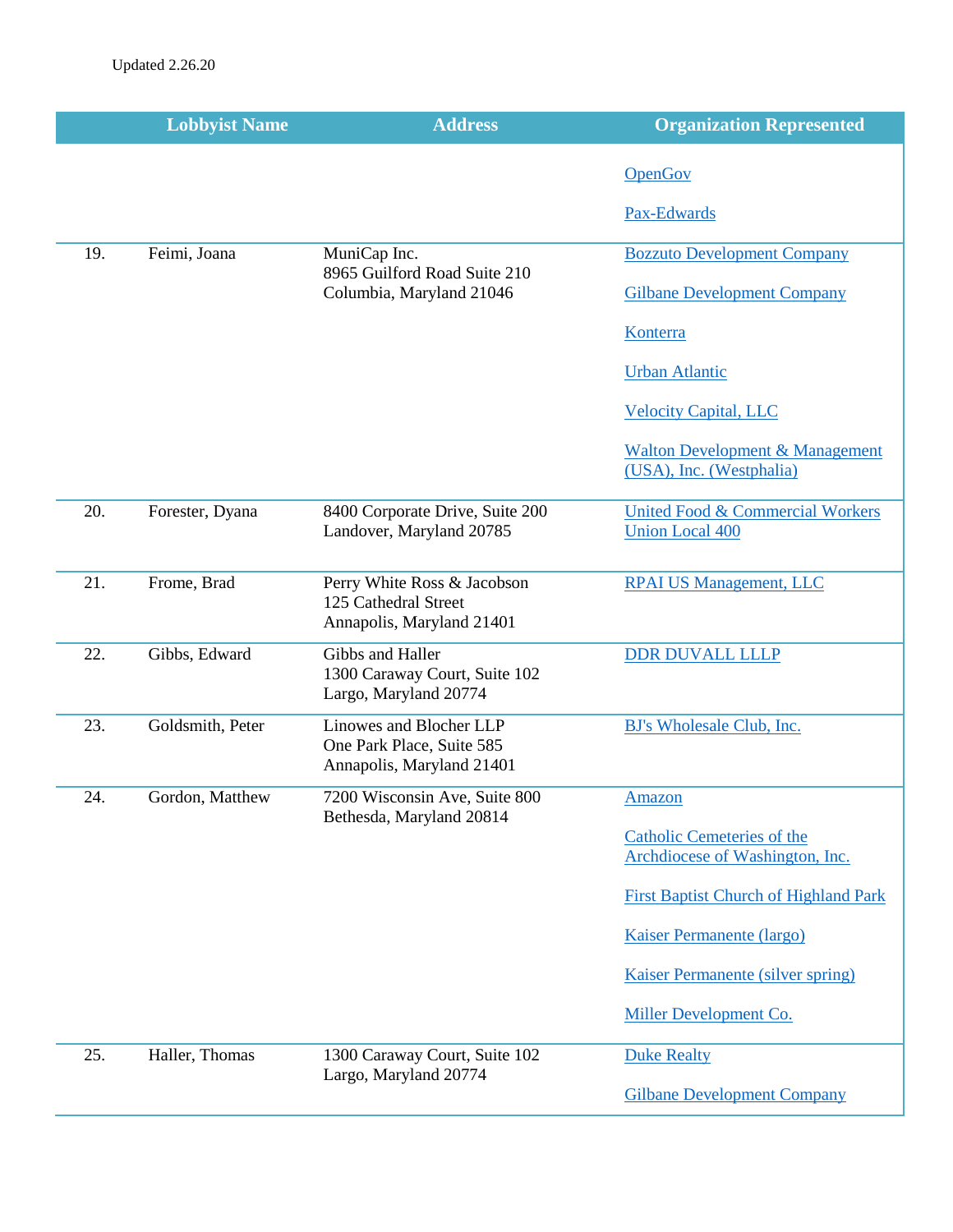|     | <b>Lobbyist Name</b> | <b>Address</b>                                                                | <b>Organization Represented</b>                                        |
|-----|----------------------|-------------------------------------------------------------------------------|------------------------------------------------------------------------|
|     |                      |                                                                               | <b>Mid-Atlantic Retail Partners</b>                                    |
| 26. | Hardy, Marina        | <b>Imperium Global Advisors</b><br>12034 Devilwood Drive<br>Potomac, MD 20854 | Tanium                                                                 |
| 27. | Harris, LaTara       | 1120 20th Street, NW, Suite 800<br>Washington, DC 20036                       | AT&T                                                                   |
| 28. | LaRocca, Michelle    | 6801 Kenilworth Avenue, Suite 400<br>Riverdale Park, Maryland 20737           | <b>Mill Branch Crossing, LLC</b>                                       |
| 29. | Levee, Maxwell       | MuniCap Inc.                                                                  | <b>Bozzuto Development Company</b>                                     |
|     |                      | 8965 Guilford Road Suite 210<br>Columbia, Maryland 21046                      | Capital Center LLC, RPAI US<br><b>Management LLC</b>                   |
|     |                      |                                                                               | <b>Gilbane Development Company</b>                                     |
|     |                      |                                                                               | Karington, LLC                                                         |
|     |                      |                                                                               | Konterra Associates, LLC                                               |
|     |                      |                                                                               | <b>NVR MS Cavalier Greenbelt, LLC</b>                                  |
|     |                      |                                                                               | <b>Urban Atlantic</b>                                                  |
|     |                      |                                                                               | <b>Velocity Capital, LLC</b>                                           |
|     |                      |                                                                               | <b>Walton Development &amp; Management</b><br>(USA), Inc. (Westphalia) |
|     |                      |                                                                               | <b>West Hyattsville Property Co., LLC</b>                              |
| 30. | Lucchi, Leonard      | O'Malley, Miles, Nylen & Gilmore, P.A.<br>11785 Beltsville Drive, 10th Floor  | <b>Cohen Seigel Investors</b>                                          |
|     |                      | Calverton, Maryland 20705                                                     | <b>Horning Brothers</b>                                                |
|     |                      |                                                                               | <b>RATP Dev USA</b>                                                    |
|     |                      |                                                                               | <b>Rosendin Electric</b>                                               |
| 31. | Malone, Sean         | Harris, Jones & Malone<br>2423 Maryland Avenue<br>Baltimore, MD 21218         | <b>Cold Press LLC</b>                                                  |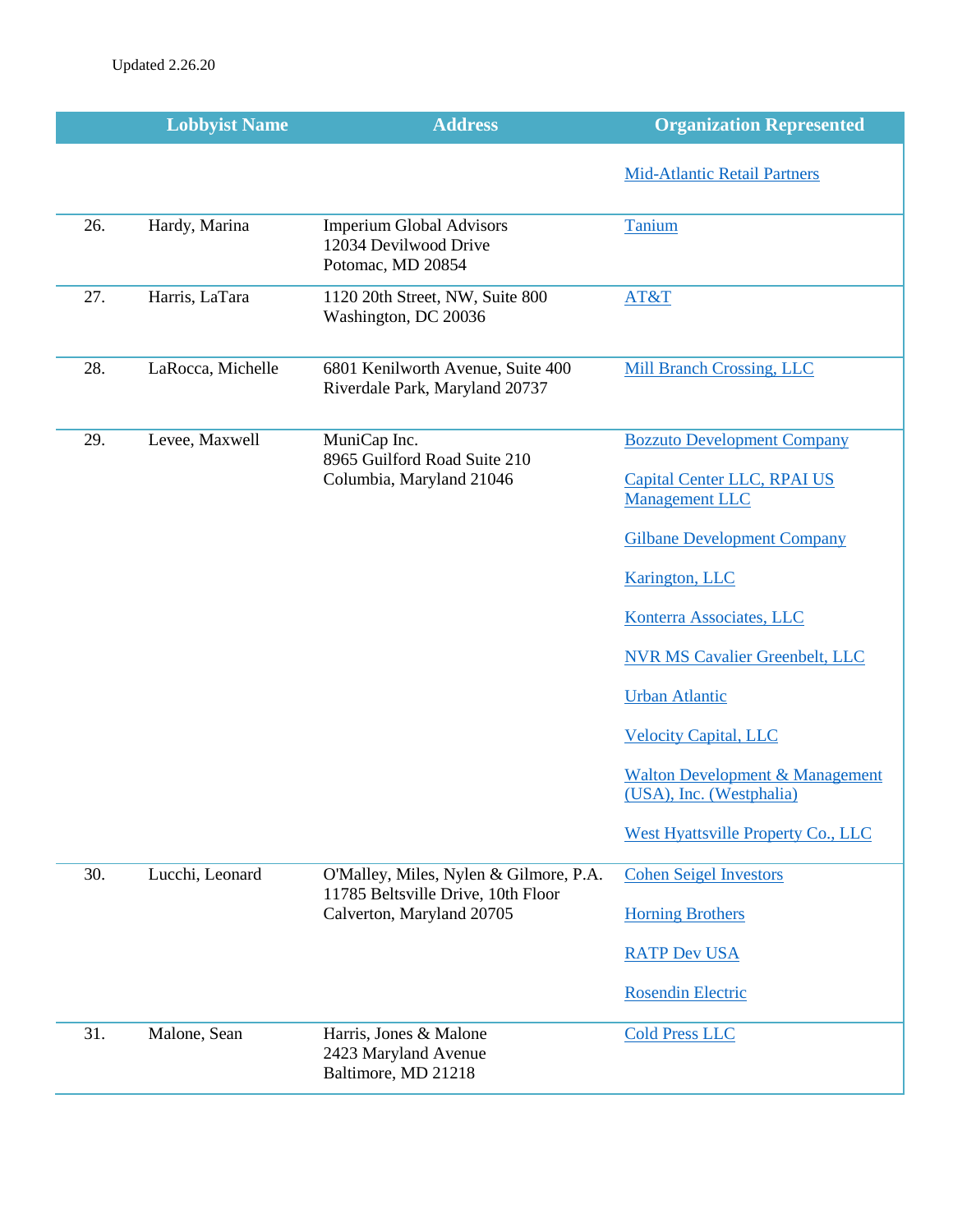|     | <b>Lobbyist Name</b> | <b>Address</b>                                                             | <b>Organization Represented</b>                                             |
|-----|----------------------|----------------------------------------------------------------------------|-----------------------------------------------------------------------------|
| 32. | Mansfield, Andrea    | 12 Francis St<br>Annapolis, MD 21401                                       | Fitness International, LLC*                                                 |
| 33. | McDonough, Caitlin   | Harris Jones & Malone<br>2423 Maryland Avenue<br>Baltimore, Maryland 21218 | <b>Associated Builders &amp; Contractors of</b><br><b>Metro Washington</b>  |
|     |                      |                                                                            | <b>McDonald's Corporation</b>                                               |
|     |                      |                                                                            | <b>Verizon Communications</b>                                               |
|     |                      |                                                                            | HopSkipDrive, Inc.                                                          |
| 34. | McLaughlin, Jennifer | Perry White Ross & Jacobson<br>125 Cathedral Street                        | AT&T                                                                        |
|     |                      | Annapolis, Maryland 21401                                                  | Darden                                                                      |
|     |                      |                                                                            | <b>Calvin Cafritz Enterprises</b>                                           |
|     |                      |                                                                            | <b>Corizon Health</b>                                                       |
|     |                      |                                                                            | Corvias                                                                     |
|     |                      |                                                                            | <b>Gilbane Development Company</b><br>(Justin Ross)                         |
|     |                      |                                                                            | <b>Gilbane Development Company (Brad</b><br>Frome)                          |
|     |                      |                                                                            | <b>GTL</b>                                                                  |
|     |                      |                                                                            | iHeartMedia, Inc., Clear Channel<br><b>Outdoor, and Affiliated Entities</b> |
|     |                      |                                                                            | <b>Pure Hana Synergy</b>                                                    |
|     |                      |                                                                            | <b>RPAI US Management LLC (Justin</b><br>Ross)                              |
|     |                      |                                                                            | <b>RPAI US Management LLC (Brad</b><br>Frome)                               |
|     |                      |                                                                            | <b>Urban Investment Partners</b>                                            |
|     |                      |                                                                            | <b>Washington Gas &amp; Light</b>                                           |
|     |                      |                                                                            | <b>Washington Redskins</b>                                                  |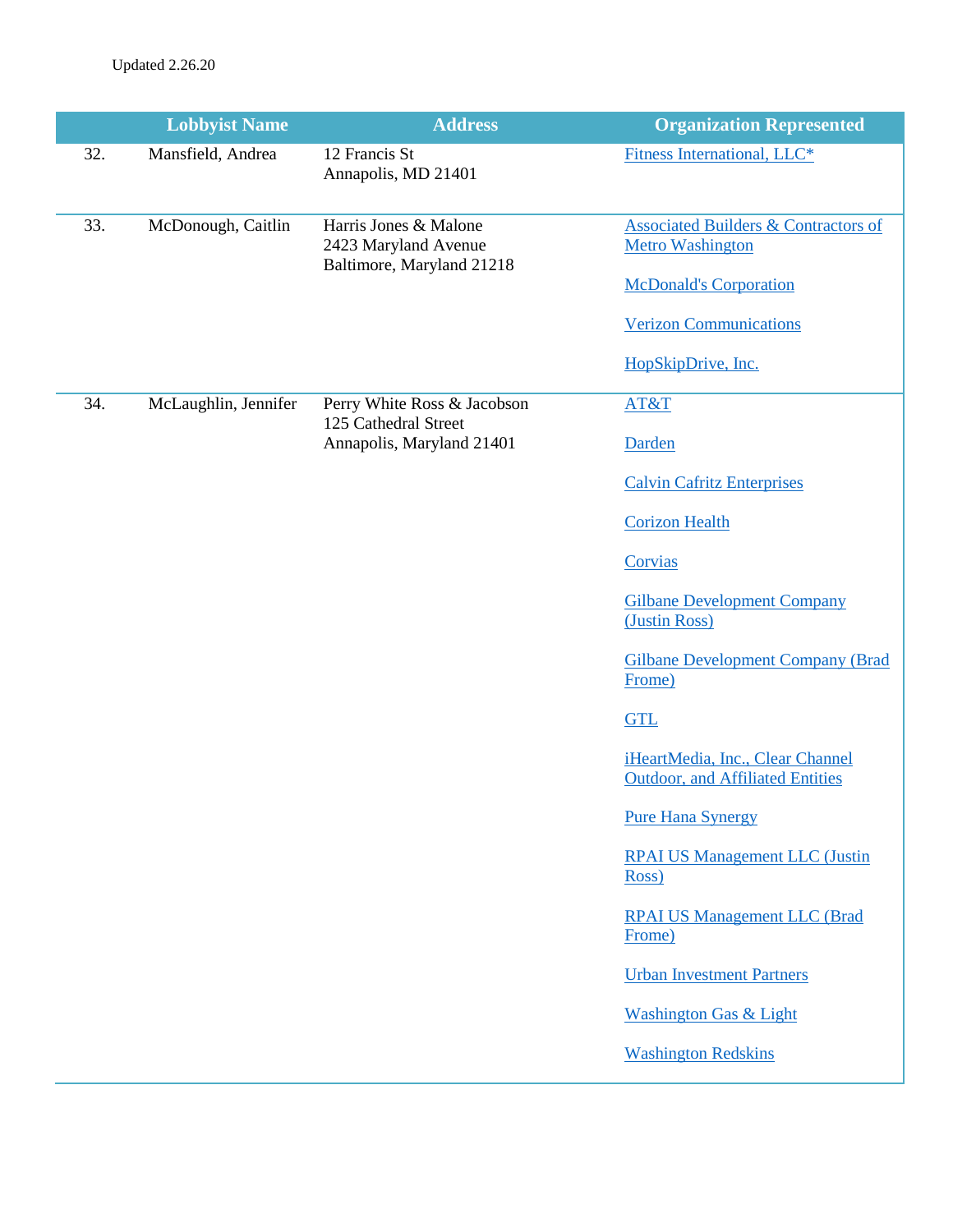|     | <b>Lobbyist Name</b> | <b>Address</b>                                                                                                          | <b>Organization Represented</b>                                        |
|-----|----------------------|-------------------------------------------------------------------------------------------------------------------------|------------------------------------------------------------------------|
| 35. | Metzler, Emily       | MuniCap Inc.<br>8965 Guilford Road Suite 210                                                                            | <b>Bozzuto Development Company</b>                                     |
|     |                      | Columbia, Maryland 21046                                                                                                | <b>Gilbane Development Company</b>                                     |
|     |                      |                                                                                                                         | Karington, LLC                                                         |
|     |                      |                                                                                                                         | Konterra Associates, LLC                                               |
|     |                      |                                                                                                                         | <b>Capital Center LLC RPAI</b><br>Management                           |
|     |                      |                                                                                                                         | <b>Patuxent Companies</b>                                              |
|     |                      |                                                                                                                         | <b>Urban Atlantic</b>                                                  |
|     |                      |                                                                                                                         | <b>Velocity Capital, LLC</b>                                           |
|     |                      |                                                                                                                         | <b>Walton Development &amp; Management</b><br>(USA), Inc. (Westphalia) |
| 36. | Mingo, Dwayne        | Prince George's County Association of<br><b>REALTORS</b><br>8300 Corporate Drive, Suite 100<br>Landover, Maryland 20785 | <b>Prince George's County Association of</b><br><b>REALTORS</b>        |
| 37. | Murillo, Julio       | 8151 15th Avenue<br>Hyattsville, Maryland 20783                                                                         | We Are CASA                                                            |
| 38. | Parker, Midgett      | Linowes and Blocher LLP<br>1 Park Place, Suite 585<br>Annapolis, Maryland 21401                                         | <b>First Baptist Church of Highland Park</b>                           |
| 39. | Pasternak, Jerry     | 701 9 <sup>th</sup> Street, NW<br>Washington, DC 20068                                                                  | Pepco Holdings, Inc.                                                   |
| 40. | Percy, Davion        | Alexander & Cleaver, P.A<br>54 State Circle                                                                             | <b>Blueline Security Services</b>                                      |
|     |                      | Annapolis, Maryland 21401                                                                                               | City of Takoma Park                                                    |
|     |                      |                                                                                                                         | <b>DCA</b> Imaging                                                     |
|     |                      |                                                                                                                         | <b>Doctor's Community Hospital</b>                                     |
|     |                      |                                                                                                                         | <b>Keolis Transit America</b>                                          |
|     |                      |                                                                                                                         | <b>Leota Professional Resources, LLC</b>                               |
|     |                      |                                                                                                                         | <b>Maryland Speech Language Hearing</b><br>Association                 |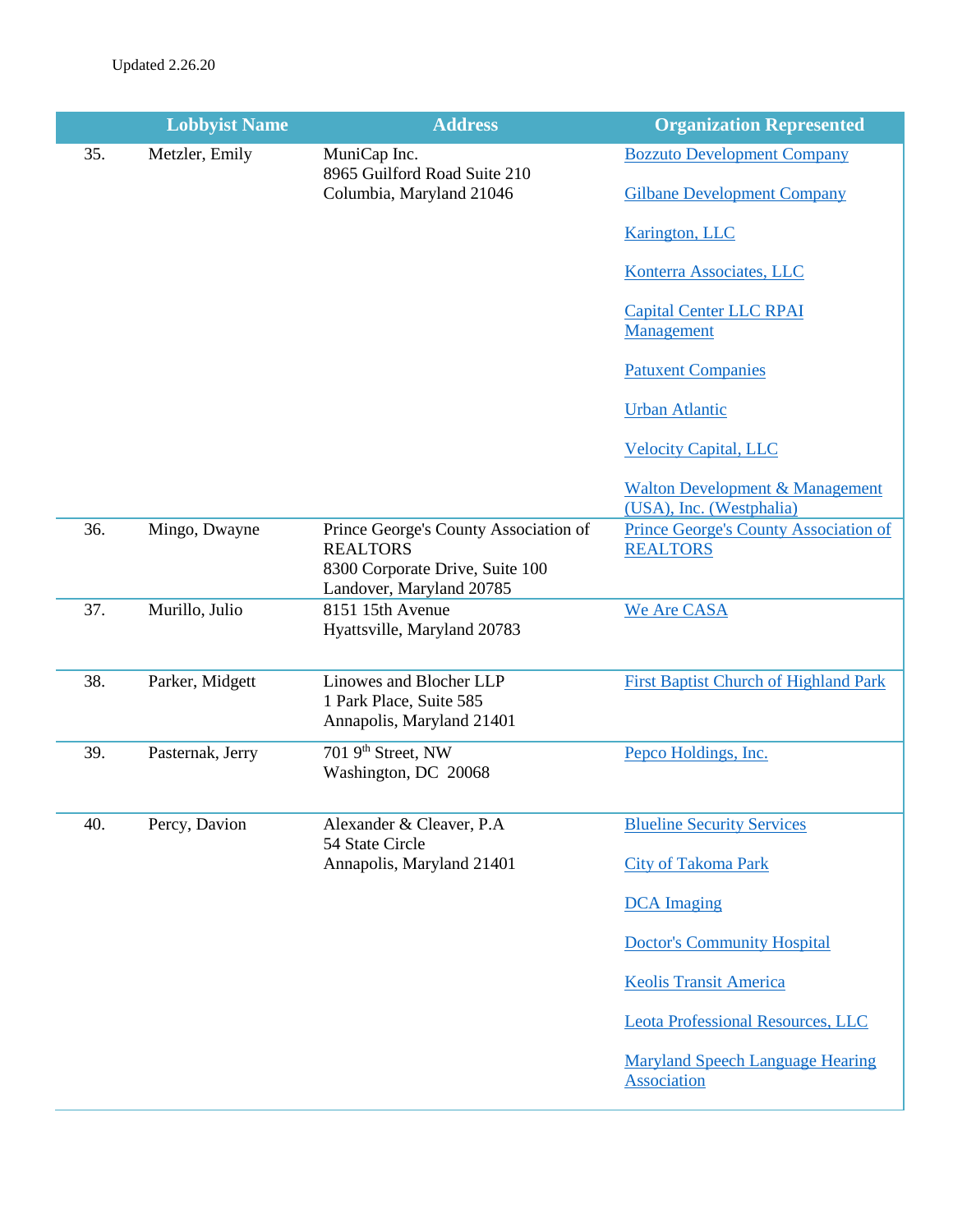|     | <b>Lobbyist Name</b>    | <b>Address</b>                                                                       | <b>Organization Represented</b>                                  |
|-----|-------------------------|--------------------------------------------------------------------------------------|------------------------------------------------------------------|
|     |                         |                                                                                      | <b>MD Health Information Management</b><br>Association           |
|     |                         |                                                                                      | <b>Motorola Solutions</b>                                        |
|     |                         |                                                                                      | <b>Prince George's County Chamber of</b><br>Commerce             |
|     |                         |                                                                                      | <b>Prince George's Municipal Association</b>                     |
|     |                         |                                                                                      | <b>PSEG Fossil, LLC</b>                                          |
|     |                         |                                                                                      | The Children's Guild                                             |
|     |                         |                                                                                      | <b>The Gelman Companies</b>                                      |
| 41. | Pounds, Eddie           | O'Malley, Miles, Nylen & Gilmore, P.A.<br>11785 Beltsville Drive, 10th Floor         | <b>Cohen Seigel Investors</b>                                    |
|     |                         | Calverton, Maryland 20705                                                            | <b>Rosendin Electric</b>                                         |
|     |                         |                                                                                      | <b>RATP Dev USA</b>                                              |
|     |                         |                                                                                      | Akaras, Inc.                                                     |
| 42. | Price, Sarah            | <b>Maryland Retailers Association</b><br>171 Conduit St<br>Annapolis, Maryland 21401 | <b>Maryland Retailers Association</b>                            |
| 43. | Proctor III, Gregory S. | G.S. Proctor & Associates, Inc.<br>14408 Old Mill Road, Suite 201                    | Lidl US, LLC                                                     |
|     |                         | Upper Marlboro, Maryland 20772                                                       | <b>MedStar Southern Maryland Hospital</b><br>Center              |
|     |                         |                                                                                      | <b>Duke Realty</b>                                               |
|     |                         |                                                                                      | Deputy Sheriff's Association of Prince<br><b>George's County</b> |
|     |                         |                                                                                      | Pepco Holdings - Maryland Region                                 |
|     |                         |                                                                                      | <b>Velocity Capital, LLC</b>                                     |
|     |                         |                                                                                      | St. John Properties, Inc.                                        |
|     |                         |                                                                                      | United Healthcare Services, Inc.                                 |
|     |                         |                                                                                      | Walton International Group (USA),<br>Inc. & Walton Maryland, LLC |
|     |                         |                                                                                      | <b>Washington Gas &amp; Light Company</b>                        |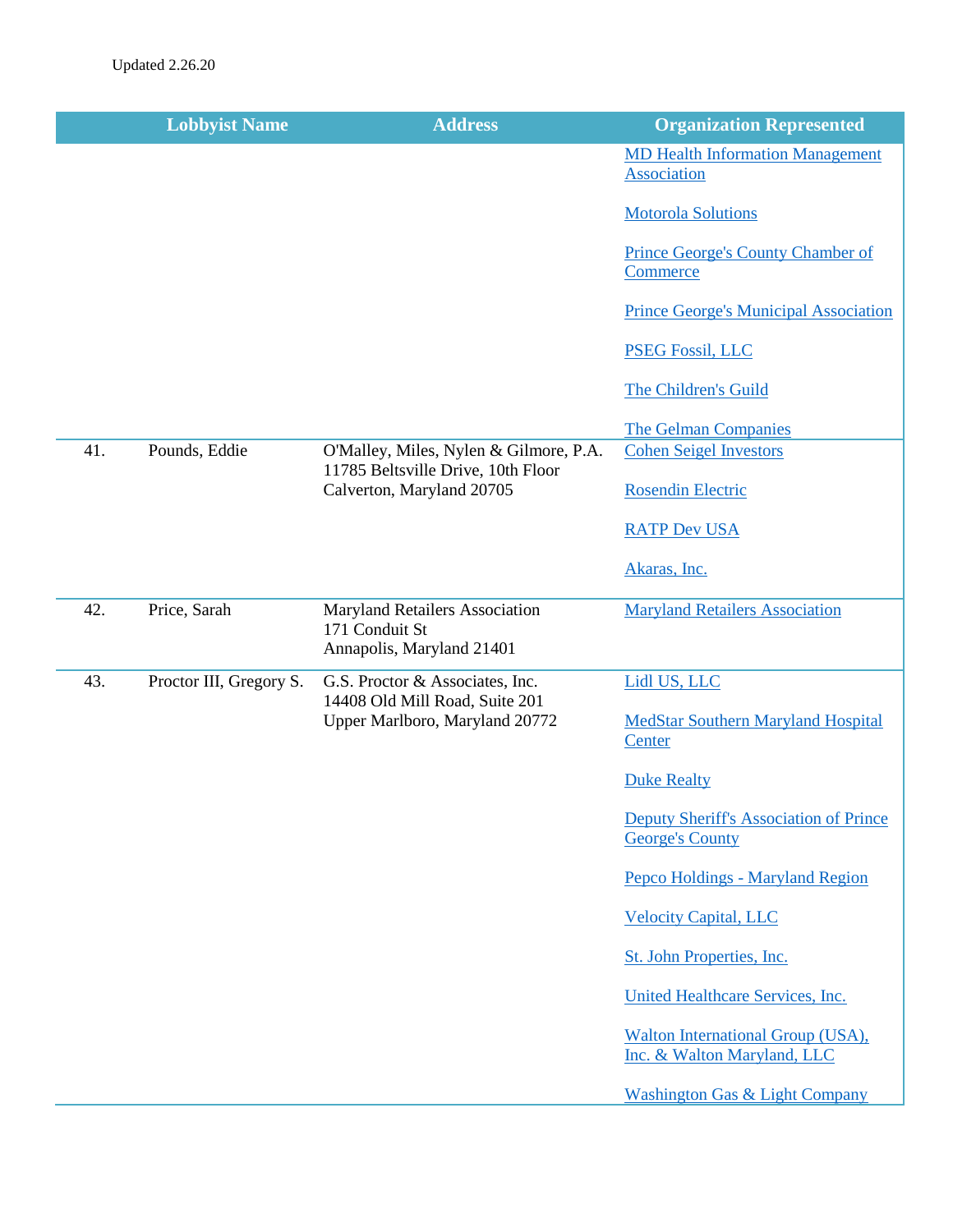|     | <b>Lobbyist Name</b> | <b>Address</b>                                                   | <b>Organization Represented</b>                                  |
|-----|----------------------|------------------------------------------------------------------|------------------------------------------------------------------|
|     |                      |                                                                  |                                                                  |
| 44. | Proctor, Gregory S.  | G.S. Proctor & Associates, Inc.                                  | <b>Adventist HealthCare</b>                                      |
|     |                      | 14408 Old Mill Road, Suite 201<br>Upper Marlboro, Maryland 20772 | <b>Alice Ferguson Foundation</b>                                 |
|     |                      |                                                                  | <b>CS Patuxent Green, LLC</b>                                    |
|     |                      |                                                                  |                                                                  |
|     |                      |                                                                  | <b>Duke Realty</b>                                               |
|     |                      |                                                                  | Deputy Sheriff's Association of Prince<br><b>George's County</b> |
|     |                      |                                                                  | <b>Electric Guard Dog, LLC</b>                                   |
|     |                      |                                                                  | <b>Generational Properties, LLC</b>                              |
|     |                      |                                                                  | <b>Gibbs and Haller</b>                                          |
|     |                      |                                                                  | Lidl US, LLC                                                     |
|     |                      |                                                                  | <b>MedStar Southern Maryland Hospital</b><br>Center              |
|     |                      |                                                                  | <b>Panda Power Funds</b>                                         |
|     |                      |                                                                  | Pepco Holdings - Maryland Region                                 |
|     |                      |                                                                  | St. John Properties, Inc.                                        |
|     |                      |                                                                  | TPE Maryland Solar Holdings2, LLC                                |
|     |                      |                                                                  | Transdev                                                         |
|     |                      |                                                                  | <b>TSC/Flowers Road, LLC</b>                                     |
|     |                      |                                                                  | United Healthcare Services, Inc.                                 |
|     |                      |                                                                  | <b>Velocity Capital, LLC</b>                                     |
|     |                      |                                                                  | Walton International Group (USA),<br>Inc. & Walton Maryland, LLC |
|     |                      |                                                                  | <b>Washington Gas &amp; Light Company</b>                        |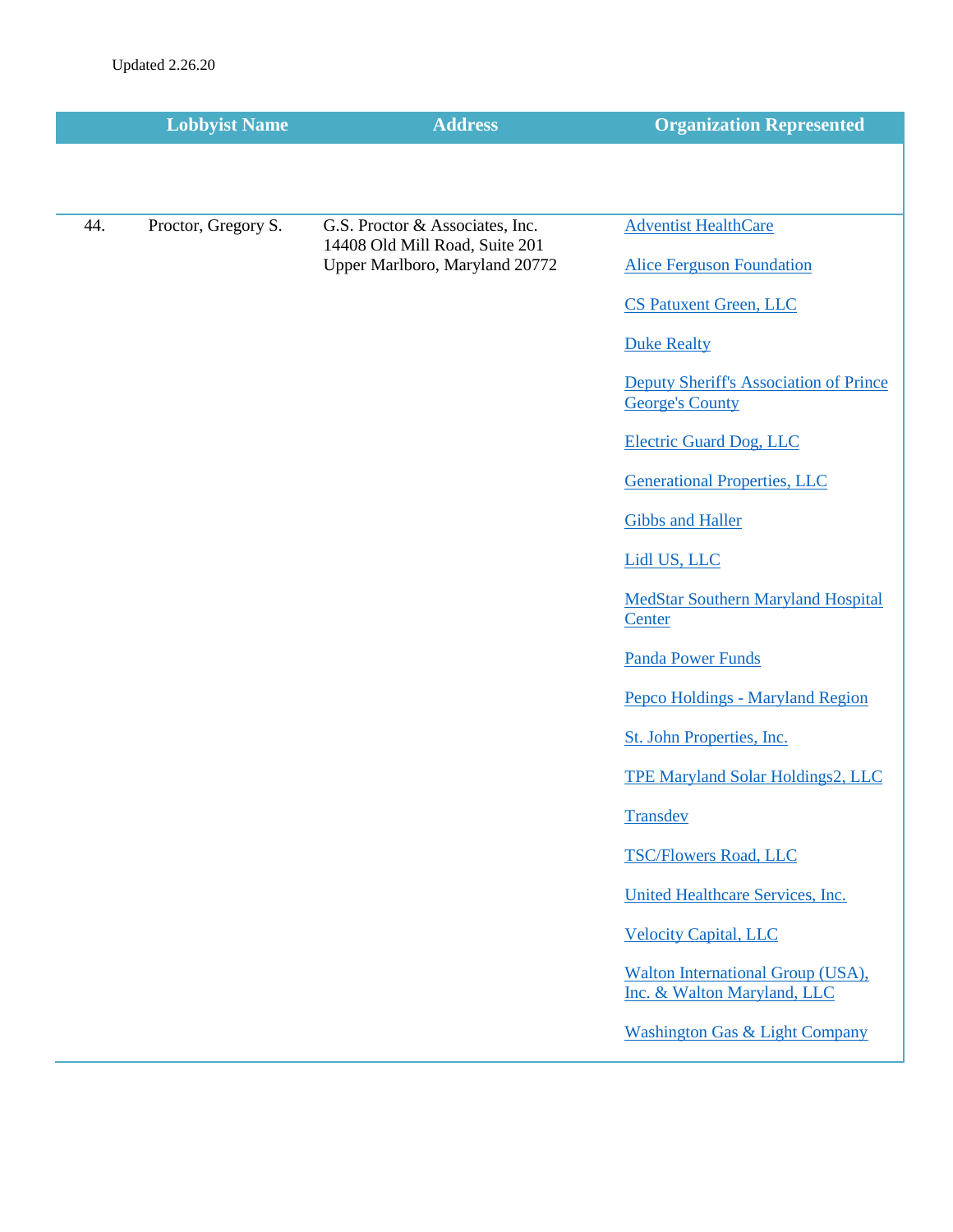|     | <b>Lobbyist Name</b> | <b>Address</b>                                                           | <b>Organization Represented</b>      |
|-----|----------------------|--------------------------------------------------------------------------|--------------------------------------|
| 45. | Rice, Keenan         | MuniCap Inc.<br>8965 Guilford Road Suite 210<br>Columbia, Maryland 21046 | <b>Bozzuto Development Company</b>   |
|     |                      |                                                                          | Konterra Associates, LLC             |
|     |                      |                                                                          | <b>Patuxent Companies</b>            |
|     |                      |                                                                          | <b>Urban Atlantic</b>                |
|     |                      |                                                                          | <b>Velocity Capital, LLC</b>         |
|     |                      |                                                                          | Capital Center, LLC - RPAI           |
|     |                      |                                                                          | <b>Gilbane Development Co</b>        |
|     |                      |                                                                          | <b>Karington LLC</b>                 |
|     |                      |                                                                          | <b>NVR MS Cavalier Greenbelt</b>     |
|     |                      |                                                                          | <b>PNGS Management Co</b>            |
|     |                      |                                                                          | <b>Walton Development &amp; Mgmt</b> |
|     |                      |                                                                          | <b>West Hyattsville Property Co</b>  |
| 46. | Rodgers, Beatrice    | <b>Resource Connections for PG Provider</b><br>Council                   | <b>Resource Connections</b>          |
| 47. | Ross, Justin         | Perry White Ross & Jacobson                                              | AT&T                                 |
|     |                      | 125 Cathedral Street<br>Annapolis, Maryland 21401                        | <b>Calvin Cafritz Enterprises</b>    |
|     |                      |                                                                          | <b>Corizon Health</b>                |
|     |                      |                                                                          | Corvias                              |
|     |                      |                                                                          | <b>Darden Restaurants</b>            |
|     |                      |                                                                          | Gilbane Development Co.              |
|     |                      |                                                                          | <b>Global Tel Link</b>               |
|     |                      |                                                                          | iHeart Radio / Clear Channel         |
|     |                      |                                                                          | <b>Pure Hana Synergy</b>             |
|     |                      |                                                                          | <b>RPAI US Management, LLC</b>       |
|     |                      |                                                                          | <b>Urban Investment Partners</b>     |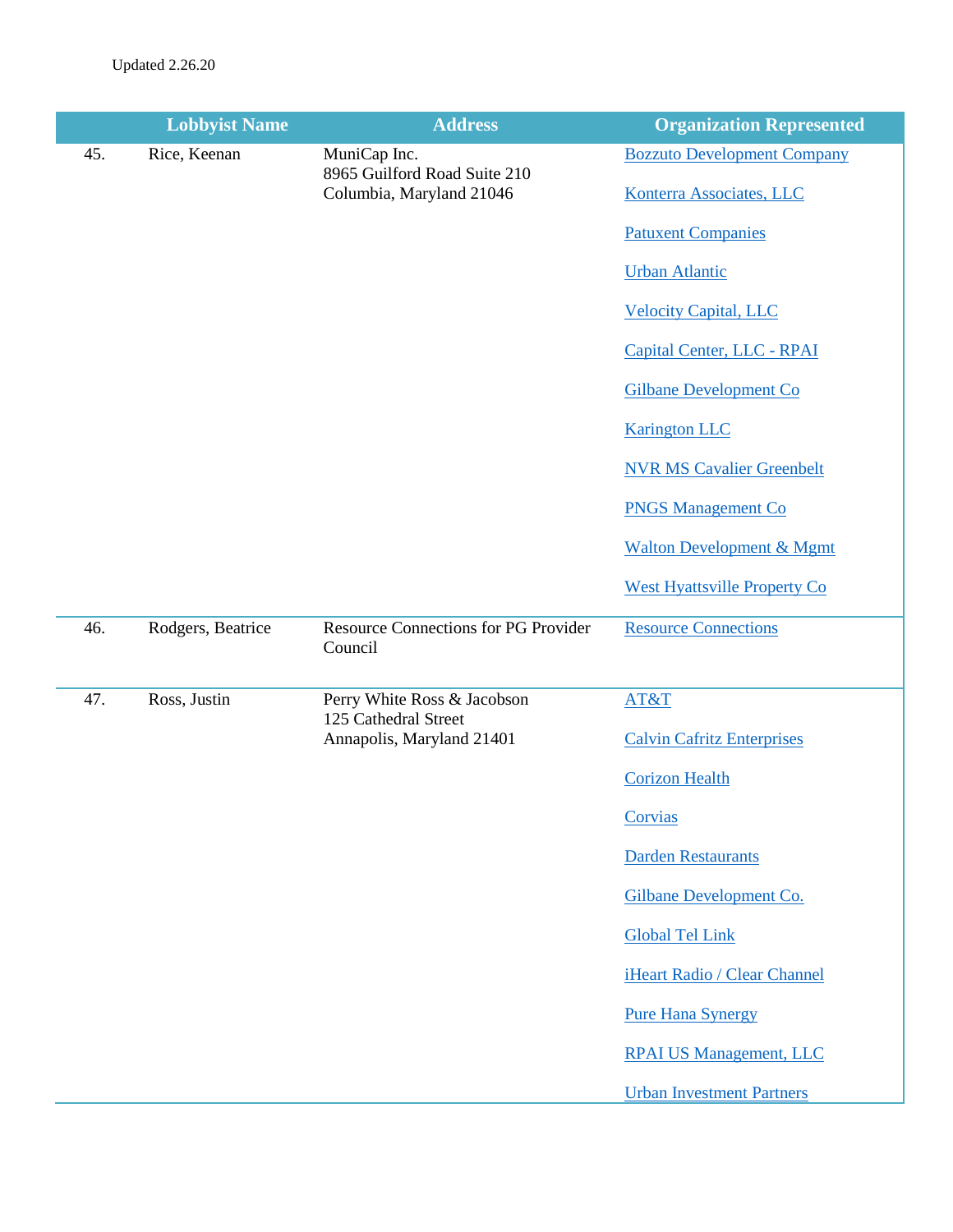|     | <b>Lobbyist Name</b> | <b>Address</b>                                                                               | <b>Organization Represented</b>                        |
|-----|----------------------|----------------------------------------------------------------------------------------------|--------------------------------------------------------|
|     |                      |                                                                                              | <b>Washington Gas &amp; Light</b>                      |
|     |                      |                                                                                              | <b>Washington Redskins</b>                             |
| 48. | Rothrock, Richard    | 10980 Grantchester Way, 4th Floor<br>Columbia, Maryland 21044                                | <b>Crown Castle</b>                                    |
| 49. | Roud, Andrew         | 2560 Lord Baltimore Drive<br>Baltimore MD 21244                                              | <b>St. John Properties, Inc.</b>                       |
| 50. | Rozner, Joel         | 225 Duke Gloucester St<br>Annapolis, Maryland 21401                                          | Bernstein Litowitz Berger &<br>Grossmann               |
|     |                      |                                                                                              | <b>Century Engineering (terminated)</b><br>12.31.2019) |
|     |                      |                                                                                              | <b>Children's National Health System</b>               |
|     |                      |                                                                                              | OptoTrafffic                                           |
|     |                      |                                                                                              | <b>Waste Management</b>                                |
| 51. | Ruffin, Anthony      | 701 9th Street, N.W.<br>Washington, D.C. 20068                                               | <b>Pepco Holdings</b>                                  |
| 52. | Shipp, William       | O'Malley, Miles, Nylen & Gilmore, P.A.                                                       | <b>Cohen Seigel Investors</b>                          |
|     |                      | 11785 Beltsville Drive, 10th Floor<br>Calverton, Maryland 20705                              | <b>Horning Brothers</b>                                |
|     |                      |                                                                                              | <b>RATP Dev USA</b>                                    |
| 53. | Silverman, Steven    | 3012 Marlow Rd<br>Silver Spring, Maryland 20904                                              | <b>PGVFRA</b>                                          |
| 54. | Sutton, Darnell      | Hollywall Development Company<br>1701 Pennsylvania Avenue, Suite 200<br>Washington, DC 20006 | <b>Crown Castle</b>                                    |
| 55. | Watkins, Tami        | 701 9th Street, N.W.<br>Washington, D.C. 20068                                               | <b>Pepco Holdings</b>                                  |
| 56. | Watson., Kerry       | 101 MGM National Ave<br>National Harbor, Maryland 20745                                      | <b>MGM National Harbor</b>                             |